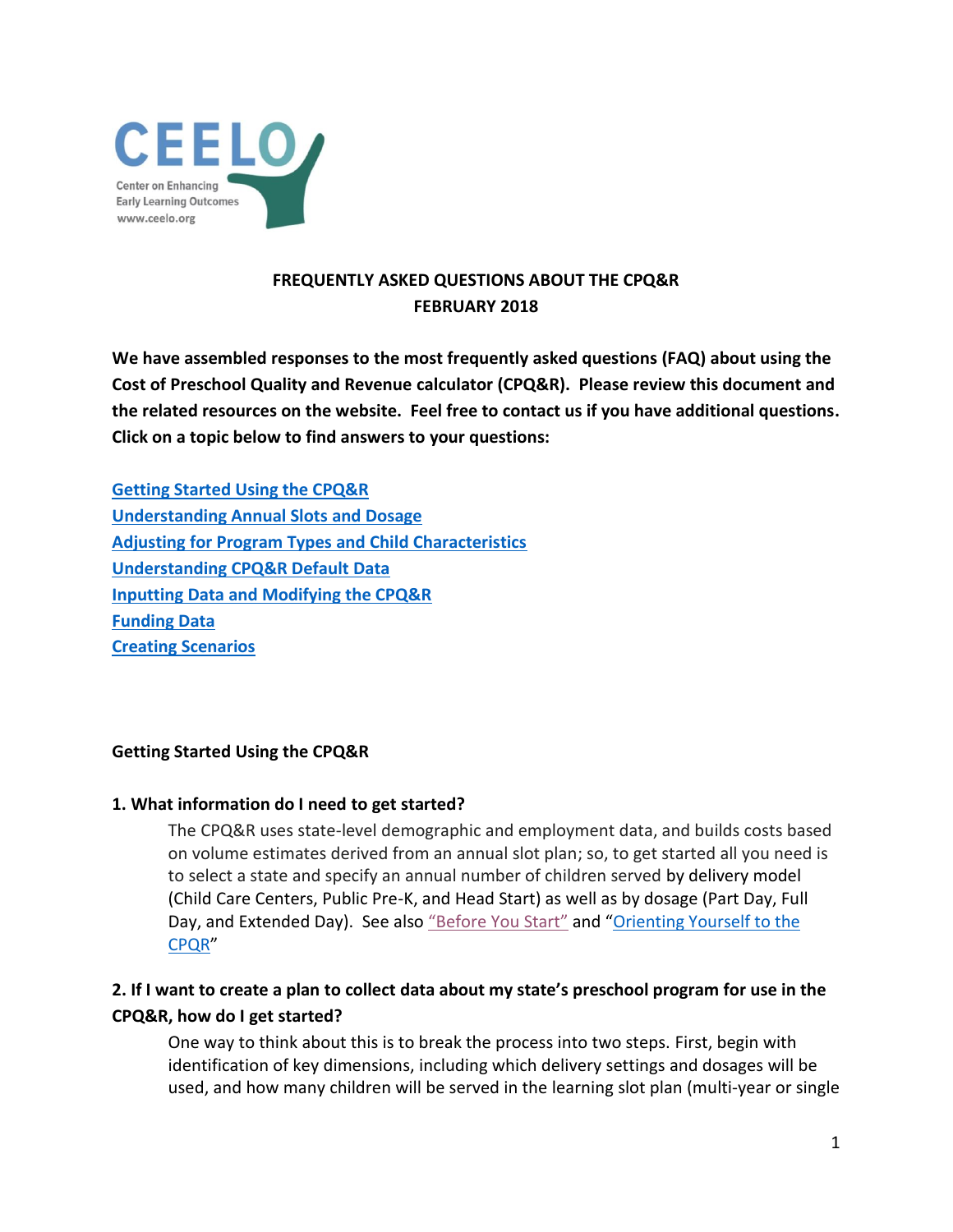year). This is followed by an initial "quick-pass" review of the model default inputs in the Implementation Plan (Worksheet B) and an initial evaluation of the modeling output (Worksheets A & B). See also ["CPQRDataChecklist"](http://ceelo.org/wp-content/uploads/2018/02/CPQR_Data_Checklist_2.12.18.docx).

During the first step, default inputs can be assigned into one of **three categories**:

- 1. those for which data and sources are readily available,
- 2. those for which the data is not available, but the defaults are deemed reasonable,
- 3. and the remaining inputs, i.e., those for which the user believes additional research is merited.

After classifying the inputs in this way and reviewing the category assignments with stakeholders and your team, the focus shifts to the third category and the assumptions therein can be prioritized for further investigation.

In the second step, a more thorough review can take place focusing on the validity/sensitivity of this third category of input assumptions. If updates are made, then the results may be more aligned with stakeholder expectations.

### **3. How much time should I estimate creating a CPQ&R cost plan will take?**

One state's experience was 98 hours over 3 months, which is equivalent to approximately 1 day per week for 3 months (20% of one Full-Time Equivalent). The hours were broken down as shown below:

6 hours – CPQ&R orientation/training

6 hours – briefings with state agency leaders

10 hours – initial data collection, working meeting with SEA

16 hours – prep, conduct, and follow up from advisory group meetings/webinars

30 hours – prep, conduct, and follow ups from site visits

12 hours – running scenarios

10 hours – developing communication materials

8 hours – presentations, briefings

### **4. What if I am uncertain about what slot numbers to use in future years?**

If you are uncertain about the exact volumes to apply in future years, then any slot volume can be entered temporarily to observe the effect of changing subsequent default input assumptions, and you can then finalize your slot plan at a later time.

### <span id="page-1-0"></span>**Understanding Annual Slots and Dosage**

### **5. How does the CPQ&R use annual slot plan to build its cost projections?**

Virtually all cost estimates are built from unit costs and preschool volumes ultimately derived from the annual slot plan. Annual slot counts and expected class size drives the number of classes required, the number of classes by dosage drives number of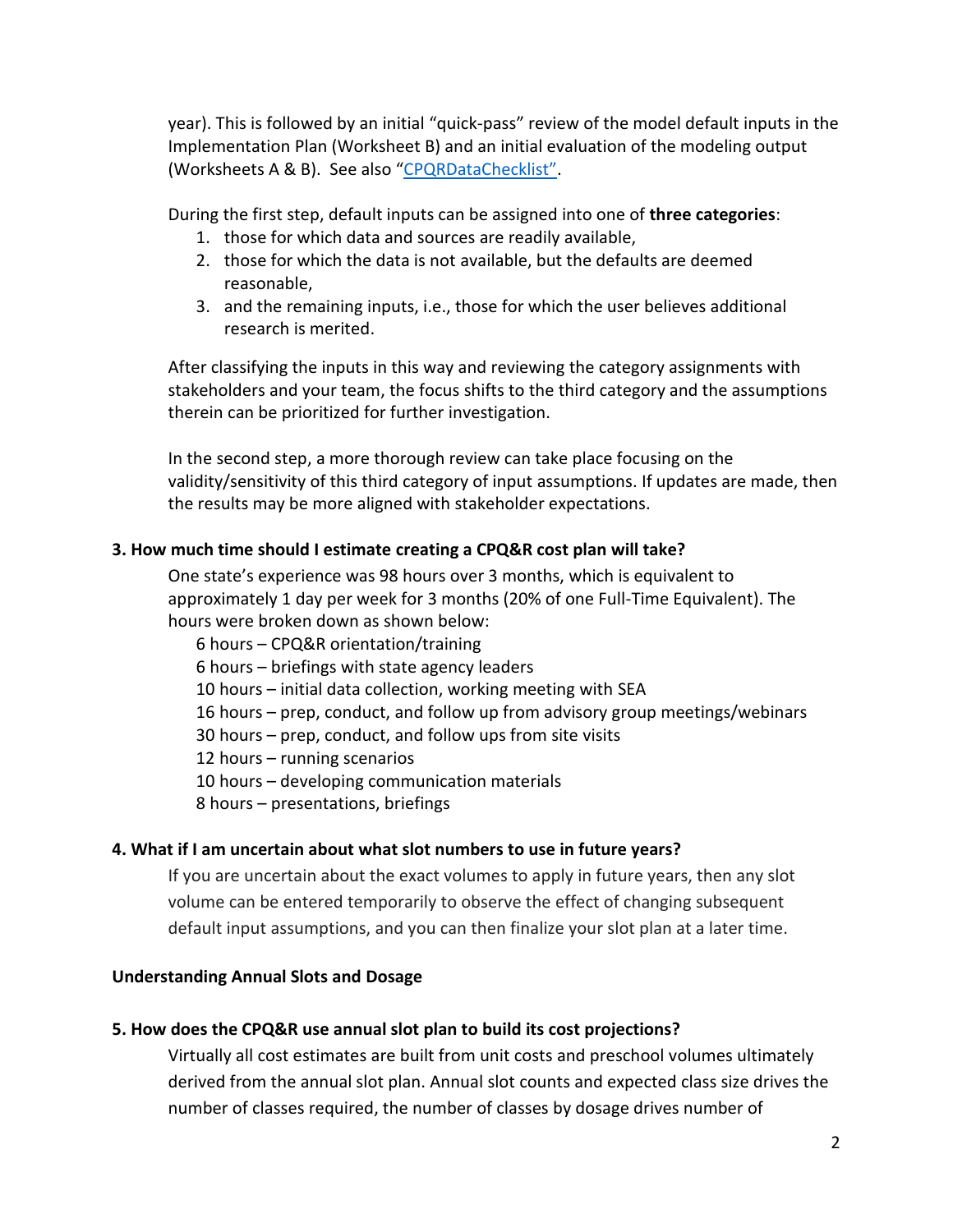classrooms required, and the number of classrooms and the average facility size drives number of facilities required. Separately, the number of classes by dosage and adultchild ratios drive the number of teaching staff required.

#### **6. What does dosage mean?**

Dosage is the amount of service delivered. In the case of the CPQ&R, it refers to both the duration of a class day and the number of days of classroom instruction provided to children per year. The CPQ&R allows you to break out slots between Part Day, Full Day, and Extended Day classes and set a different annual number of days of instruction for each. You are asked to input the number of calendar weeks the teaching staff is employed and the number of days within that period when classes are not in session (including holidays, administrative days, etc.). The remaining days are allocated to classroom instruction.

### **7. Does the CPQ&R require that Part Day care is always 3 hours of instruction per day, Full Day is always 6 hours, and/or Extended Day care is always 10 hours?**

No, the exact amounts are less important than the distinction that two consecutive Part Day classes can share a single classroom (i.e., morning and afternoon sessions), while Full Day and Extended Day classes each require a single classroom. For example, if you entered a 4-hour class as Full Day, then the CPQ&R would assume it would have its own dedicated classroom, but if you entered it as Part Day, then the CPQ&R would assume that one classroom could serve two such classes per day.

### <span id="page-2-0"></span>**Adjusting for Program Types and Child Characteristics**

### **8. Is Family Child Care included as a delivery model?**

The CPQ&R was not developed with Family Child Care as a default delivery model, but it is flexible enough to accommodate FCC Homes (and other delivery models) with only minor enhancements.

### **9. Can I use the CPQ&R for programs serving infants and toddlers?**

Yes. The basic approach to modeling early learning costs and funding is similar, whether it is for infant, toddler, or preschool care. The greatest difference typically lies in maximum class size and adult-child ratio assumptions. However, you should also note that CPQ&R has several components based on preschool program data, including teacher salaries and child populations by state. You can update or override these sources with your own data—the CPQ&R lists its data sources and provides salary factor assumptions allowing you to increase or decrease salary statistics.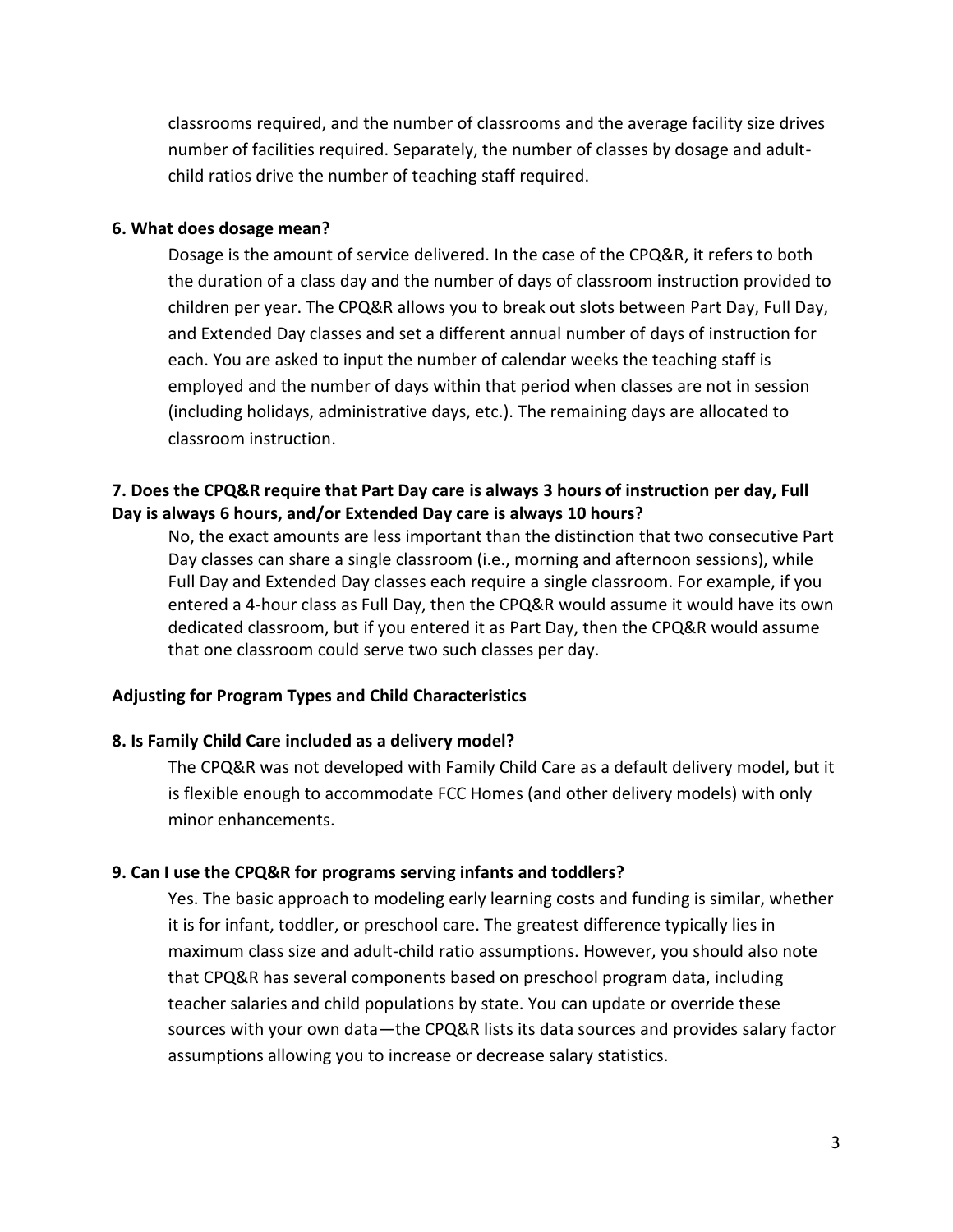# **10. Does the CPQ&R include costs associated with serving children with Special Needs or English/Dual Language Learners?**

There are no cost implications for serving ELL/DLL or SPED children explicitly built into the model, and you should check to ensure that your cost assumptions are consistent with the percentage of slots you are targeting to these children. For example, a program serving a high percentage of ELL children may require interpreters on staff (which can be added to the staffing model in the CPQ&R), or a program serving more SPED children may set a higher adult-child ratio.

There are funding implications for serving ELL/DLL or SPED Children built into the available funding section of the CPQ&R. This section estimates funding streams dedicated to ELL or SPED children based on the percentage of eligible students specified in that section.

Other options to address costs for ELL/DLL and SPED children include creating separate scenarios in the CPQ&R to model dedicated classrooms for these children and modifying the CPQ&R to explicitly link cost assumptions within a single scenario to the slot plan allocations for ELL/DLL and SPED children.

## <span id="page-3-0"></span>**Understanding CPQ&R Default Data**

## **11. What do I do if I feel my state lacks the right data to get started with the CPQ&R?**

The CPQ&R can be a powerful tool for informing stakeholders on the type of information they require about their early learning program. It accomplishes this by clearly laying out the volume and cost drivers for the expansion and/or improvement of early learning quality. The CPQ&R comes pre-loaded with default demographic information and default input assumptions so that users can immediately begin working with it, and it is expected that users will amend the default assumptions as needed to better represent the cost data they have on-hand.

However, users may find that their information is insufficient, perhaps because it is not collected and reported in a meaningful way. In this case, the CPQ&R helps by highlighting the data issues. For example, a state may publish an annual workforce report containing summary statistics on early learning teacher qualifications, but if the information is not easily translated into the input assumptions required by the CPQ&R, then this may educate the state on how it can improve its workforce surveys and reports in the future.

## **12. What state-specific data are used in the CPQ&R?**

Data include population estimates of 3- and 4-year-old children, the percentage of children under age 6 by FPL level, occupation-specific wages, Head Start teacher degree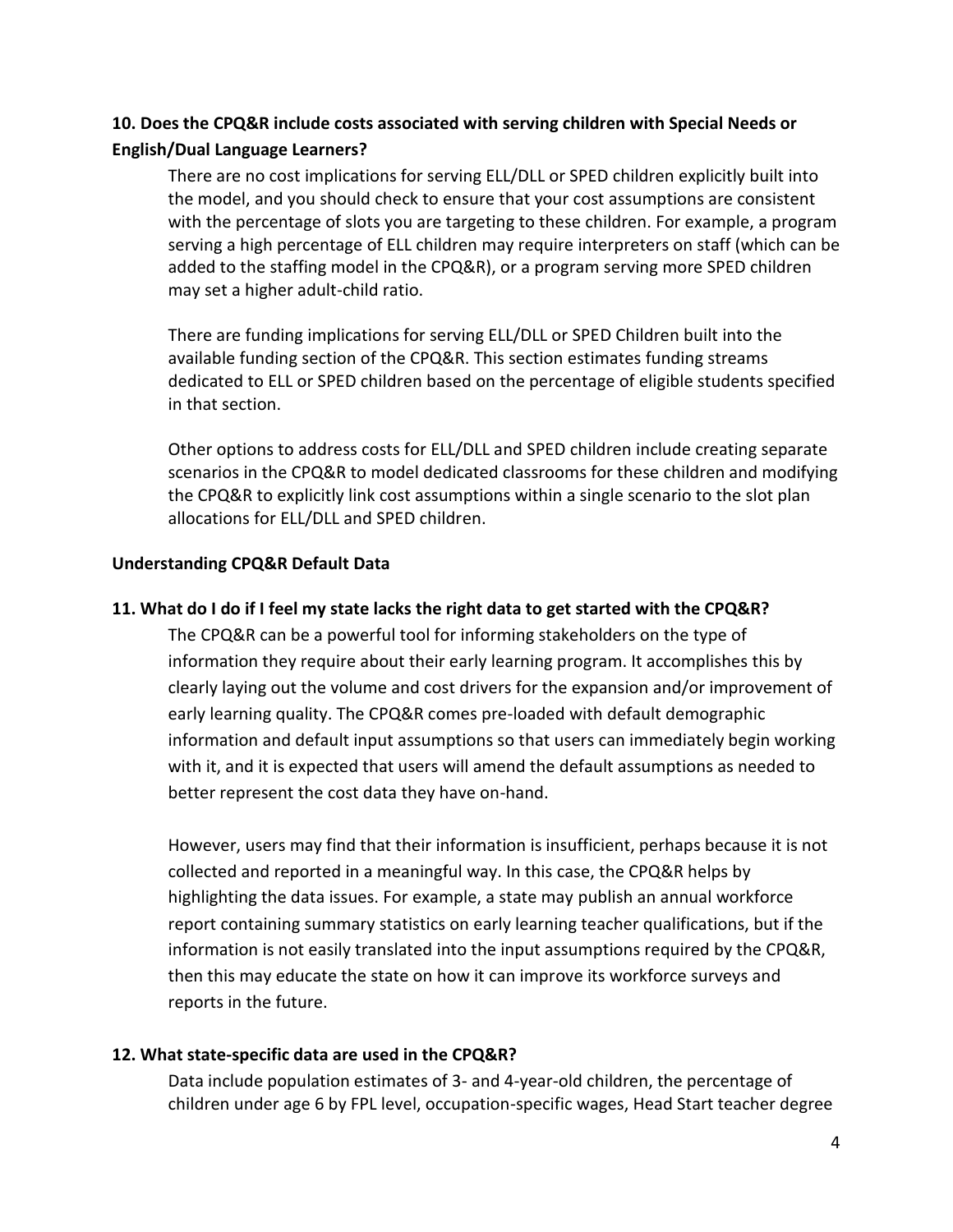and certification percentages, minimum wage laws, and specific federal funding streams (e.g.: Head Start, Title 1, TANF, CCDF).

### **13. What if I don't know if a default assumption is accurate for my state?**

Some assumptions impact costs more than others, and you can use high/low values to observe the sensitivity of total costs to the assumption in question. For example, if the default assumption is a value of 50%, then you could assume 0% or 100% and note the impact on total cost per slot in each case (if the difference is not large then you might feel more comfortable with the default assumption as a reasonable estimate). You can also do this with several variables, noting in each case the relative impact, and then prioritize them for further research with those having the largest potential impact given first priority. See also ["Checking CPQR Cost Assumptions and Testing for](http://ceelo.org/wp-content/uploads/2018/02/CPQR_Checking_Assumptions_and_Cost_Projections_2.12.18.pdf)  [Reasonableness"](http://ceelo.org/wp-content/uploads/2018/02/CPQR_Checking_Assumptions_and_Cost_Projections_2.12.18.pdf).

## **14. What if the federally reported state average salaries provided by the CPQ&R disagree with what I have gathered independently from my providers?**

Salary data can be adjusted by use of a factor in the section of the CPQ&R for providerlevel personnel costs. For Child Care Centers and Public Pre-K, this factor is labeled as "% of BLS Statistic" (the source of the salary data is the Bureau of Labor Statistics). For Head Start the factor is labeled as "% of PIR Statistic" (the source of the data is the Head Start Performance Indicator Reports). For example, if the CPQ&R provides an annual salary for a director of \$50,000 and you believe it is closer to \$55,000, then you would enter a factor of 110% (110% \* \$50,000 = \$55,000).

### **15. What if I don't know the percentage splits by degree level for the existing workforce?**

The default values are based on national averages from Head Start for the split of teachers in that program by degree level. You can also use the state-specific values shown for Head Start in the CPQ&R, and further use high/low values to understand the impact of varying degree level splits on your cost per slot. You can vary the assumptions between 0% and 100% (or some other high and low value) and note the impact on costs; if you consider the impact to be significant, then this suggests that teaching credentials may be an important area for research in your state in determining the cost of high-quality preschool. You should not delete the values in these assumptions entirely, as this is equivalent to assuming that all lead teachers and assistant teachers have the lowest level of credentials.

# **16. Can the CPQ&R correctly estimate the percentage of FPL-eligible children in the state served by my slot plan if I change the age grouping?**

Yes, if you replace the child population data in one of the demographic tables from the U.S. Census (Demographic Table C.2), which is currently loaded with population data for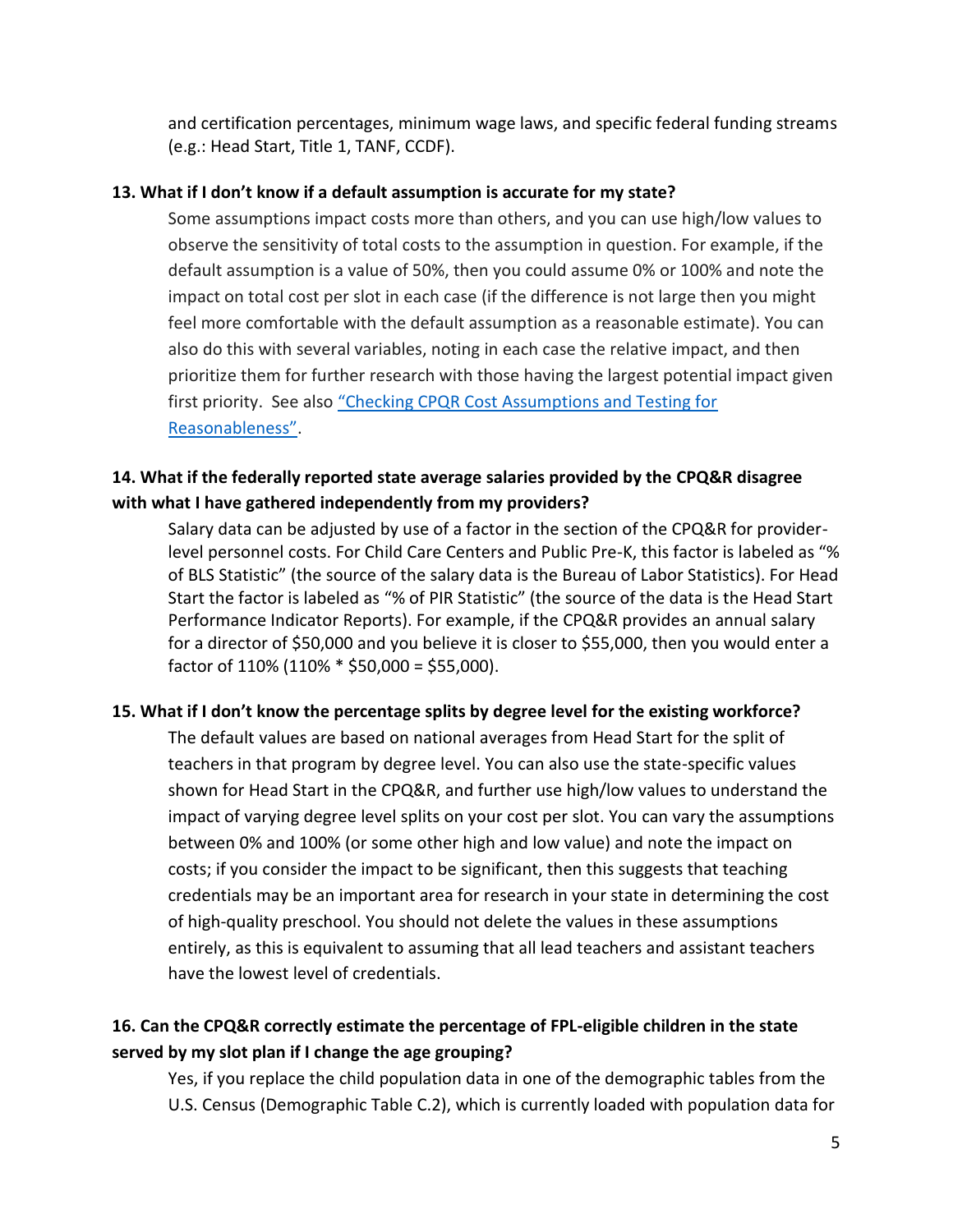3- and 4-year-olds. The state-specific values in this table are multiplied by FPL splits in the following table (Demographic Table C.3), which are estimates by FPL for children under 6; therefore, Table C.3 does not require editing if your age grouping is comprised of children under 6, and you simply need to overwrite the data in Table C.2 with your age-specific data (using the same source and approach described below the title of Table C.3).

# **17. Why are some assumptions of the default data formatted to allow the user to vary inputs by delivery model, dosage, or implementation year, but not all three, whereas other assumptions are fixed across all these dimensions?**

If every default data assumption could be varied by delivery model, dosage, and implementation year, within a single scenario, then the number of assumptions in the CPQ&R would be significantly larger. The designers structured each scenario based on their knowledge of early learning and enabled users to utilize multiple scenarios in cases where the dimensions offered within a single scenario do not meet their needs.

### <span id="page-5-0"></span>**Inputting Data and Modifying the CPQ&R**

### **18. Can I change the assumptions in Worksheet B?**

Yes, you can and should change these default input assumptions to better represent the cost data you have. The default assumptions are provided so that you can instantly see costs upon entering a slot count.

### **19. Do I have to change the assumptions in Worksheet B?**

No, the defaults in the calculator will support the CPQ&R calculations.

# **20. Why do I get error values when I delete default assumptions that are not within the scope of my early learning program? What should I do?**

If an assumption is not within the scope of your program, then you have two options. The CPQ&R only applies assumptions that are relevant to the delivery model and dosage of your slot plan; you do not need to delete the assumptions for the delivery models and dosages you are not using because they will simply not factor into calculations.

Therefore, the first (and recommended) option is to leave the default values in place. If the default assumption is driving costs, then the other option is to enter a zero value. Deleting a value entirely (leaving a blank cell) may confuse the logic within the CPQ&R that checks for whether the assumptions in each section are complete.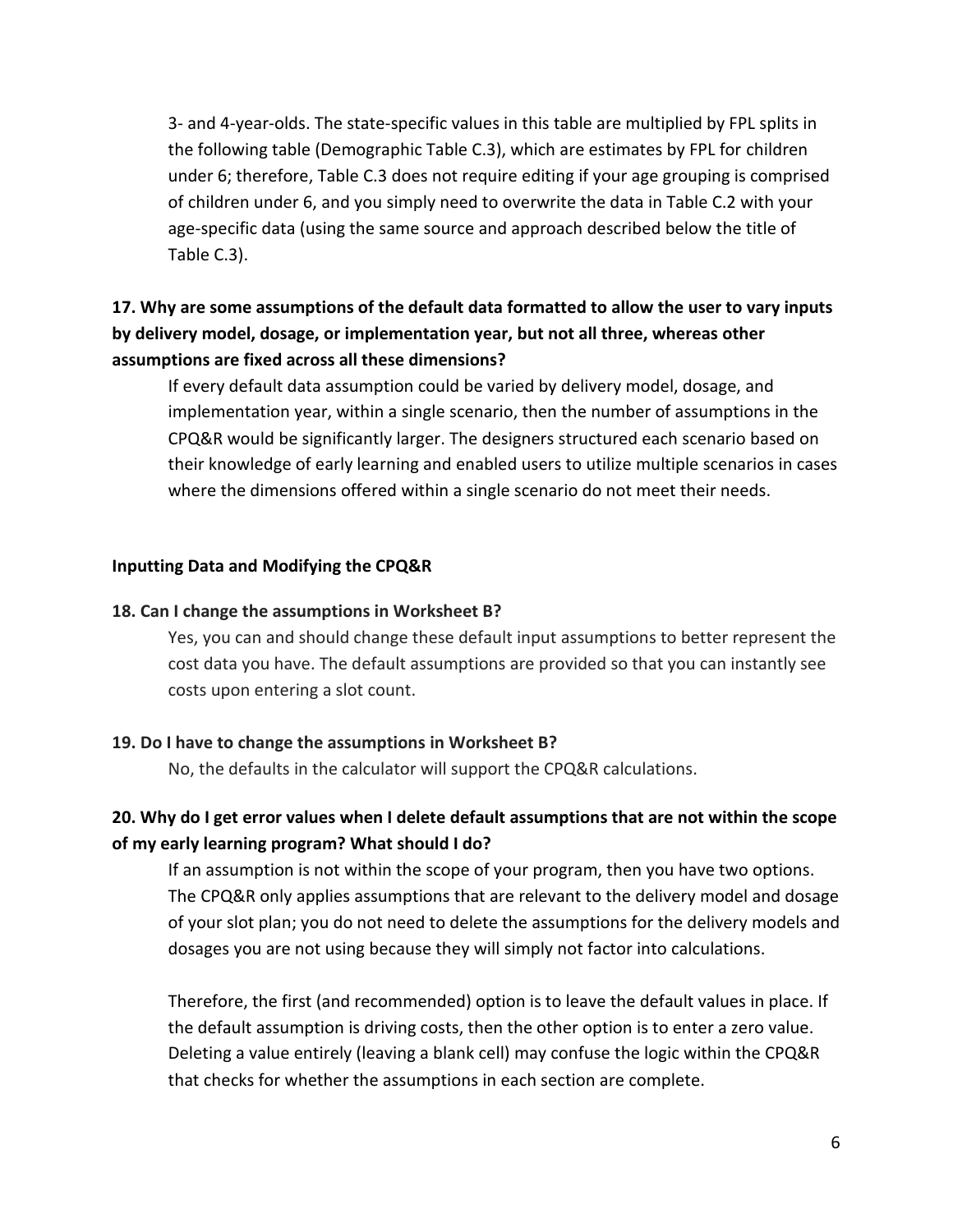# **21. Can I add yellow-shaded cells to customize my user input assumptions in Worksheet B, without having to edit other worksheets in the CPQ&R?**

Yes, in many cases you can. Any table with a "Subtotal" row immediately below the rows with yellow cells should allow for inserting additional rows. This allows you to create more space to enter additional assumptions or to perform side calculations to "build" your assumptions. As long as the Subtotal row is pulling from the correct rows, no other worksheets in the CPQ&R will require editing after you insert these rows. If there is not a Subtotal row in the table in question, then you will most likely need to edit other worksheets in the CPQ&R; however, you may find that using multiple scenarios can meet your modeling needs without having to edit the other worksheets.

## **22. What can I do if a range of values could apply for an assumption? For example, what if Transportation Costs vary widely in different regions of my state?**

When a range of values can apply, you have the choice between using a single expected value (the average or median) for the assumption, or else using separate scenarios based on values from the range (and compare the results). The former makes more sense when your goal is to arrive at a single cost per slot metric; the latter is preferable when you want to illustrate the drivers affecting variable cost per slot estimates. Although a user could conclude that more than one cost per slot should be offered within a program (aside from different rates by dosage and possibly delivery model), from a logistical standpoint this tends to be more difficult to implement.

### **23. How do I align our Quality Rating and Improvement System (QRIS) with the CPQ&R?**

The CPQ&R contains the NIEER quality standards benchmarks, all of which are researchbased and included in most QRIS systems. However, if your state has different quality benchmarks, they can be entered in Worksheet B. Additional costs related to your QRIS can be accounted for as implementation supports for these quality standards.

Finally, if you want to model costs that are incurred based on the proportion of providers rating at different levels, then this will require more major modifications to the CPQ&R. However, the tool was designed with customization in mind, and provides an excellent foundation on which to build these modifications for the remaining aspects of your QRIS.

### **24. What is a reasonable Baseline Admin Cost?**

The CPQ&R comes populated with a reasonable estimate of \$250 for the baseline administrative cost per slot. This cost is for essential administrative personnel at the state level, executive management, supplies and other direct expenses, and any agency indirect charges (for office space, computers, etc.). It does not include additional costs for monitoring and oversight related to the quality standards benchmarks, which are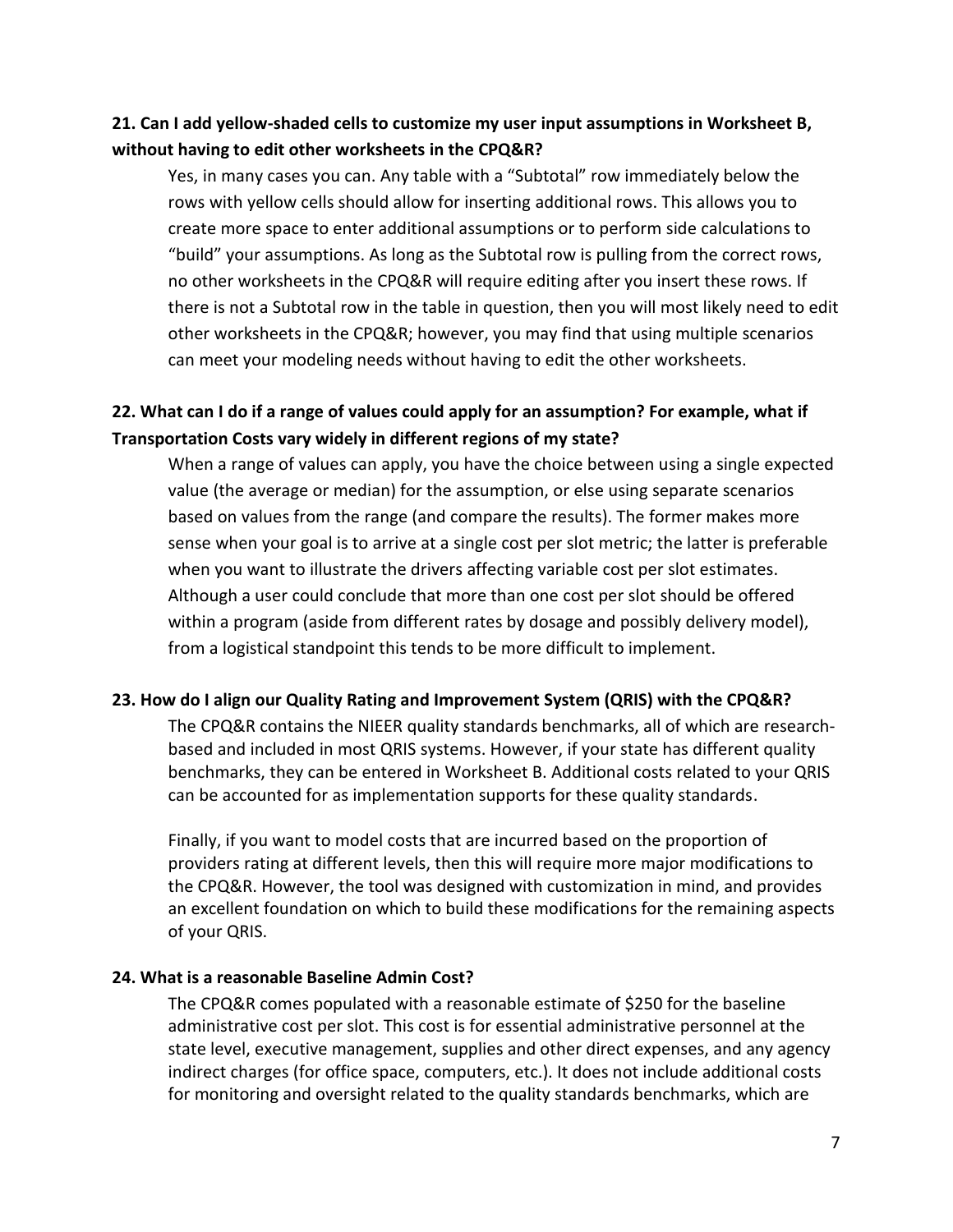addressed separately in those sections of the CPQ&R. The \$250 per slot is equivalent to a state administrative budget of \$1M to oversee a preschool program of 4,000 slots. If you have an existing preschool program, then you can derive current baseline cost per slot by taking your total budget for state-level administration, subtracting any amounts you intend to account for under the quality standards of the CPQ&R, and dividing by your current enrollment.

#### <span id="page-7-0"></span>**Funding Streams**

#### **25. Why don't I see default funding estimates after I enter slot counts?**

The funding sources listed in the default CPQ&R are illustrative of several types of federal and state funding applied to early learning but are not intended to immediately calculate funding based on your slot plan.

For that reason, the values in the assumptions column, "% of Eligible Funding Units that are Funded," are set to zero (0%). You must enter a non-zero value in this column to result in a positive funding stream: you can assume 100% so that all eligible funding units are funded, or less than 100% if, due to budget constraints, only a portion of eligible funding units can be funded.

#### **26. Do I need to know all my available funding streams?**

Not necessarily. The CPQ&R will allow you to identify the true cost of operating a highquality program. Funding information is not needed to generate cost estimates, but rather enables the user to understand the structure, needs, and potential sources of funding.

### <span id="page-7-1"></span>**Creating Scenarios**

#### **27. How do I know I copied and pasted a new scenario successfully?**

Copying and pasting a scenario is a manual method best used if you have disabled the use of Excel macros on your version of the CPQ&R. For more information, please refer to the document within the User Guide on ["Adding Scenarios"](http://ceelo.org/wp-content/uploads/2018/02/CPQR_Annual_Slots_2.12.18.pdf). A much easier way to add scenarios is to use the "Add a Scenario" button located on the HOME Page.

#### **28. How do I sum the scenarios comprising a single system within the CPQ&R?**

The simplest and cleanest way is to use the Blank Worksheet to perform the summation calculations. You can copy and format table formats from other worksheets (such as